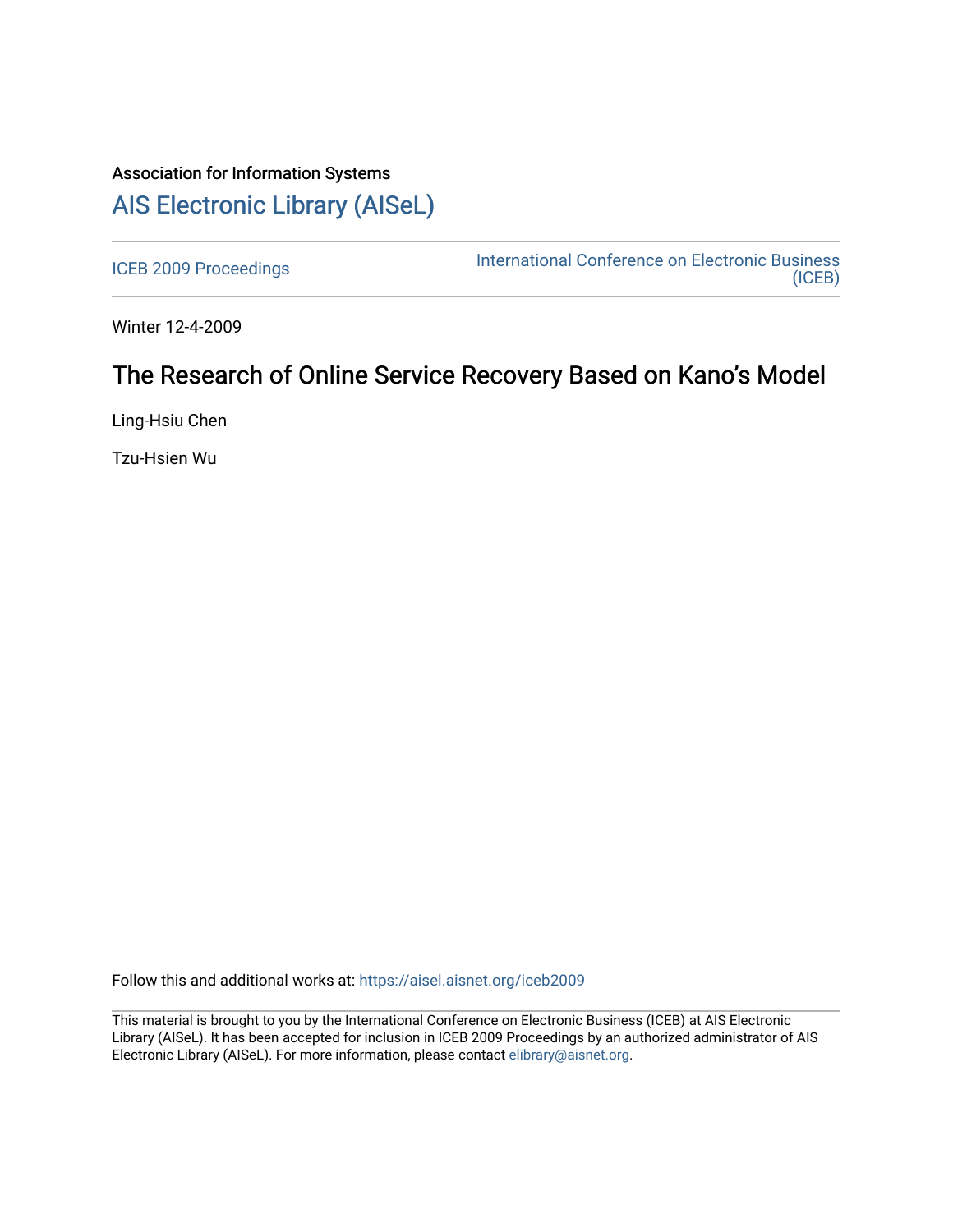## **THE RESEARCH OF ONLINE SERVICE RECOVERY BASED ON KANO'S MODEL**

Ling-Hsiu Chen<sup>1</sup>, Tzu-Hsien Wu<sup>2</sup> Department of Information Management Chaoyang University of Technology, Taiwan  $\frac{1}{\text{ling}(\text{a})\text{cut.edu.tw}}$ ;  $\frac{2 \text{a} 5214041(\text{a})\text{g} \cdot \text{mail.com}}{2 \text{cm} \cdot \text{cm}}$ 

#### **Abstract**

To identify customer requirements regarding e-retailing service failures, this study applied Kano's model to sort the e-retailing compensation elements into various categories for identifying the key elements, maximizing customer satisfaction and minimizing customer dissatisfaction based on investigation of the sample of 167 e-retailing customers. The result indicates that a psychological compensation is the basic requirement of e-retailing customer and a refund can improve customer satisfaction when any service failure is occurred. Moreover, an economic compensation is indifferent for a dissatisfied customer. The result can help the e-retailer to understand what different compensations would have diverse effects on customers and provide effective guidelines to reduce customer's dissatisfaction caused by the service failure.

**Keywords:** Online Retailing, Service Failure, Service Recovery, Kano's Model

## **Introduction**

No matter what it is in traditional or online business models, to maintain a long-term relationship with the customers is one of the essential factors to determine whether the enterprise can run its business continuously. Plenty of researches show that the cost to keep the original customers is much lower than to attract the new ones [10]; therefore, it is more important to keep the original customers than to find the new ones for an enterprise. The enterprise may provide a series of services during the dealing process with the customers. As the service is invisible, indivisible, variable, perishable and the like [9], the service failure becomes unavoidable. Therefore, it is quite important to carry out the recovery strategy after the service failure. A good recovery will significantly influence the service effects, which include the customer satisfaction, repurchase intention and positive word-of-mouth reputation [4] [11] [14] [24]. When the service failure happens, the enterprise should provide a good compensation, which would greatly enhance the customer satisfaction [11]. The research of [29] [33] finds that the customers received the compensation by

the enterprise should have higher satisfaction than those who never encounter the service failure. However, to everyone's surprise, the customers encountered the service failure always cannot receive a satisfied compensation [18]. Furthermore, the research indicates that nearly 50% of the compensations deepen the negative emotion of the customers. Therefore, the provided compensation right after the failure may be the key factor to determine whether the enterprise can continuously maintain a good and long-term relationship with the customers or not.

The relevant researches of the previous online service compensation include to find out the compensations of online service against the critical incident method and further classification; some researchers also discuss the relationship between the compensation strategy and customer satisfaction. However, these researches all assume that the relationship between the compensation and customer satisfaction is a linear relationship; that means the more the compensation you provide, the more the satisfied customers will be (or may decrease the dissatisfaction). Apology is required if the error occurs, but the customers might not be satisfied just because of your apology. Therefore, an apology is one necessary (hygiene) factor but not a motivation factor. Furthermore, it is required to provide the return service, whcih belongs to the hygiene factor. The customers will not be satisfied with your services without the return service. If this service is not provided, the customers will therefore be dissatisfied. Consequently, different customer compensations are with different properties provided. What's more, this study discusses that the online service compensations should provide with different properties in order to make up for the customer dissatisfaction in accordance with the Kano's model of the Motivation-Hygiene Theory [19]. The result can be taken as the reference for the online retailers regarding the compensations, which would enhance the customer satisfaction and distribute the efficiency effectively.

## **Theoretical Background**

## **Online Retailing**

The popularization of the Internet has become a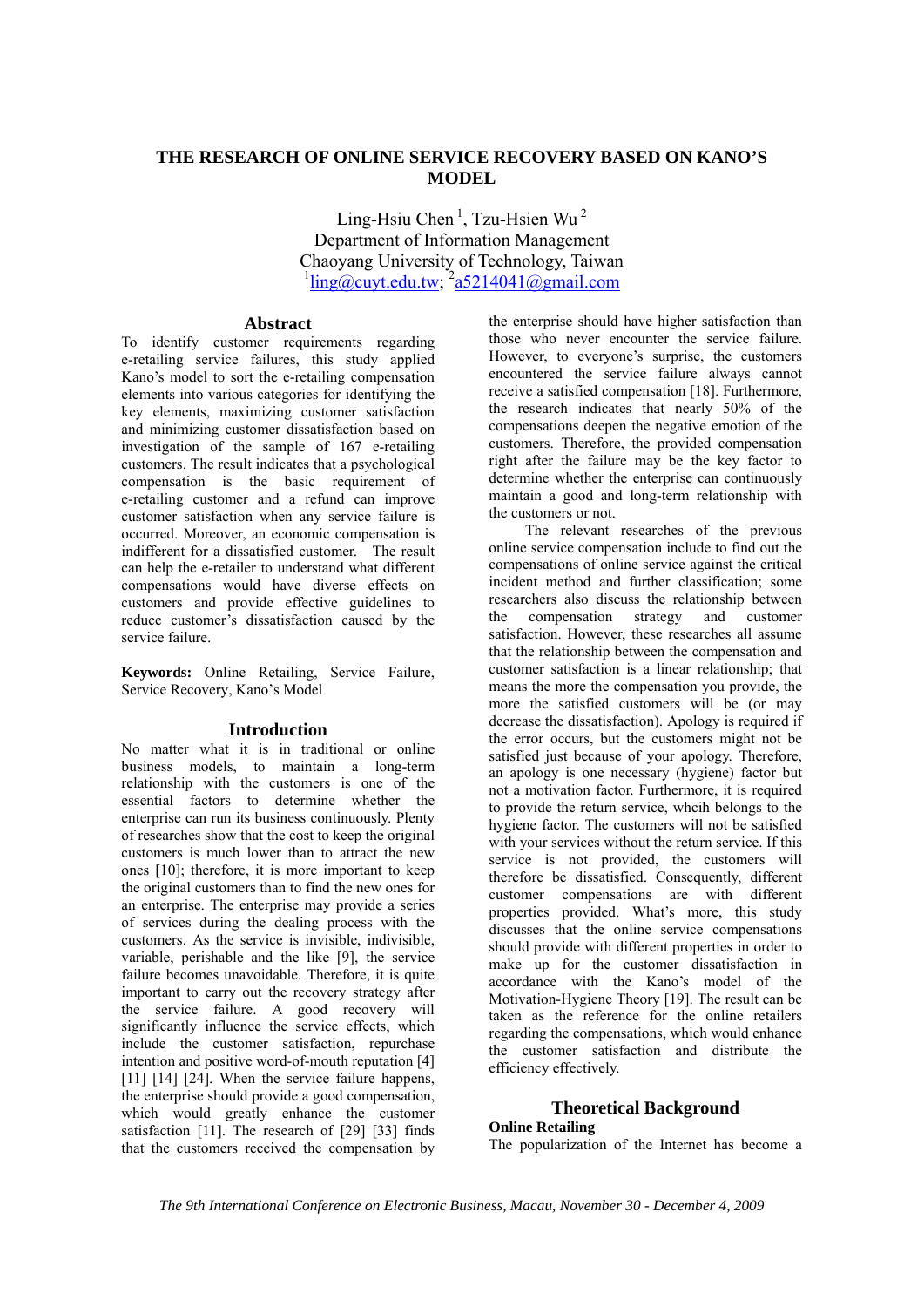new media of corporate marketing and stimulated the development of an e-commerce in recent years. The retailers have also encountered extreme impact in the tide of informationization and gradually transformed the entity store into the virtual web store [13]. The basic concept of online retailing is based on the virtual web store. The customers can purchase the commodities by entering the virtual web store through the public or private Internet. The definition of online retailing is the website which provides the commodities or services on the Internet and allows the customers ordering directly through online. Moreover, the following types are divided in accordance with the different commodities. 1. Single store: you have to handle many things, including the website building, commodities selling, customers encounter and so on. 2. Specialty store: it mainly provides one single kind commodity with abundant information. 3. Online store: this kind of website directly provides the sales service on the Internet against the method of electronic catalog. 4. Shopping center: it is composed of many online stores; therefore, it provides many kinds of commodities.

The Institute for Information Industry (1997) proposes the definitions of web-store are divided in the broad sense and narrow sense. The broad sense means it provides not only the commodities and service but the purchase order on the Internet; meanwhile, it allows the consumers to order online directly. If the website can only provide the static information like an advertisement, commodity display and so on and must be ordered through the phone, transfer and the like; strictly speaking, it can not be called as a web-store. However, the narrow sense means all the trading procedures, such as the commodities browsing, ordering, paying and the like must be completed on the Internet and this can finally be called a web-store.

For example, the entity retailing store Barns & Noble, it not only set up the bookstore on the Internet but integrate many information technology to support the customers, such as e-paper, electronic greeting card and the like. Amazon.com is one another successful example. As the application of the information technology in the retailing industry is more and more common, the retailing industry has gradually transformed into the virtual and the informationization has been found in the operation of some enterprises. The enterprises are also aware that the activity cost of the value chain has extremely changed during the conversion process.

#### **Service Failure**

As the service possesses the same characteristics of production and consumption and the "people" plays an important role in the service, however, the

service failure is unavoidable. The definition of service failure: it means to make the customers feel dissatisfied during the process of service delivery and this process is called the service failure [28]. The service failure can also be said that the service requirement of the customer has not been achieved, delayed or lowered than the acceptable range during the service process. Since 1980, there are plenty of scholars have discussed the reasons of service failure from different viewpoints and it can be mainly divided into two categories, one is to discuss the failure and influence, such as [1] [3] [23] [32] and the like; the other is to find out the failure type against the Critical Incident Technique (CIT), such as [3] [20] [24], and the like.

Bitner et al. [3], exploits CIT to collect 699 failure events occurring in restaurants, hotels and airline companies and further divides the failures into three categories: 1. The reaction of the failure is to the employee during the service delivery process, such as the reaction of delayed service and other core services; 2. The reactions of the requirement and demand of the customer are to the employee during the service delivery process, such as the reactions of the special requirement and hobby to the customers and the reactions that the customer admits the mistake and disturbs other customers; 3. The spontaneous behaviors of the employee during the service delivery process occur, such as the consideration for the customers, the unusual behaviors, which are under the cultural norms and the like. Many scholars consider that the more serious the failure is, the lower the dissatisfaction will be [8] [12] [20]. The serious failure will result in more complains and lower loyalty. In such case, the service will be influenced against the subjective and objective cognitions of the customer and includes various requirements and people involvement; therefore, the failure becomes unavoidable.

Holloway & Beatty [21], proceeded with two researches against the failure event of online shopping. They first interviewed 30 consumers who had ever shopped online within the past six months and at least experienced one service failure and then further divided the service failure into seven categories. Afterwards, they broadened the sample information at the second time. They interviewed 314 consumers who had ever shopped online within the past six months and experienced one service failure and finally received 295 effective samples. The failures will be divided into seven categories, including 1. Delivery problems: the late delivery, undelivered and wrong delivery; 2. Website design problem: the on-line problem, incomplete product information, undisclosed inventory and wrong product information; 3. Customer service problems: the bad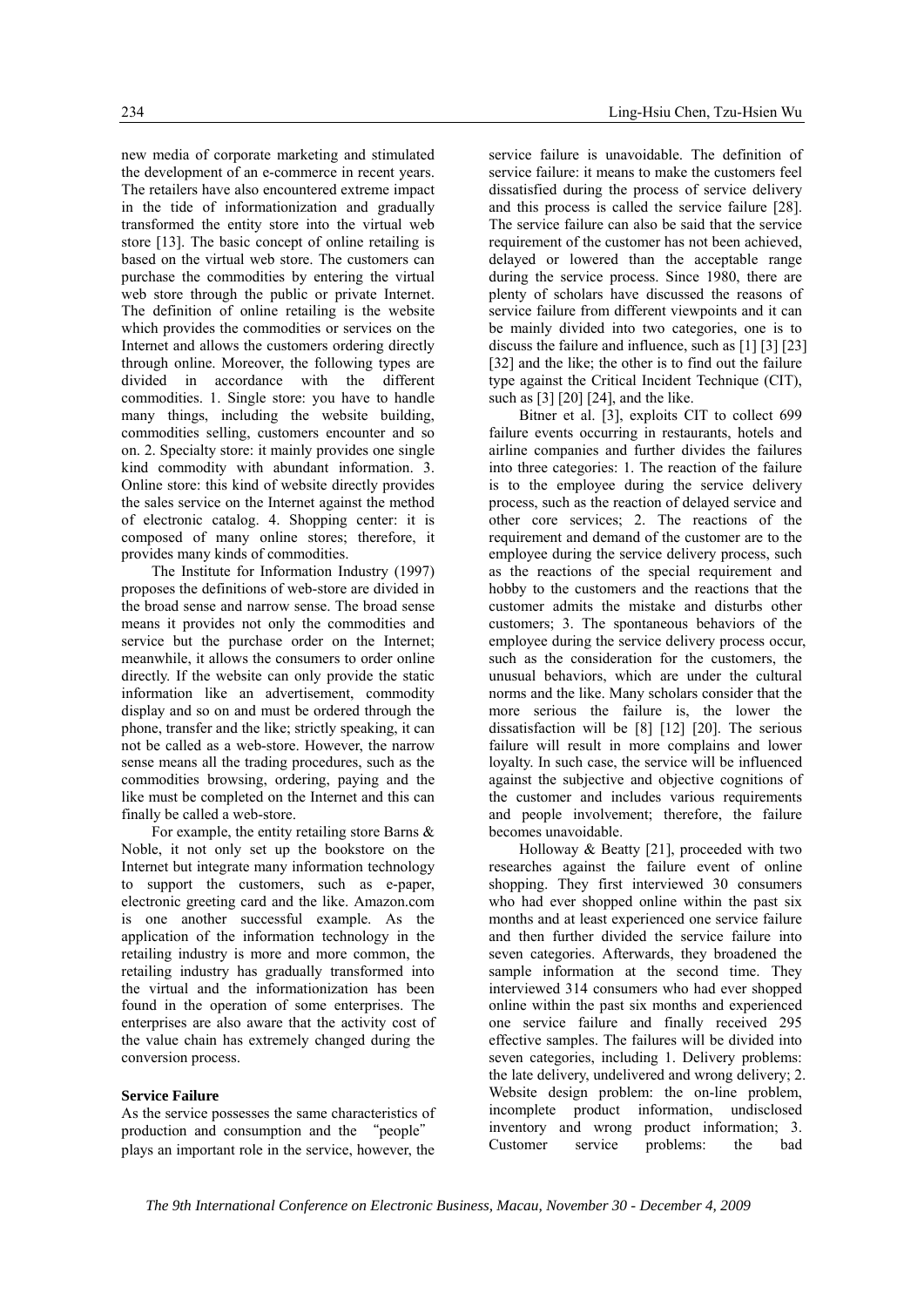communication, unfair return policy and unclear return policy; 4. Payment problems: the overcharge, undefined purchase procedure and payment difficulty; 5. Security problems: the risk of credit card payment and disclosure of the personal information; 6. Miscellaneous: the response failure, overcharge to some certain customers and lack of personal information; 7. Others. The delivery is the most common problem for online shopping within the seven categories.

No matter what it is an entity shopping or online shopping, the different failures will occur during the service process, including the ineffective service, delayed service and other relevant failures. Sometimes it may influence the feeling of the consumer because of the time, seriousness and failure frequency. Therefore, it is required to further classify the service failure. The service failure can be generally divided into subjectiveness and objectivity. Referring to the subjectiveness, Bell et al. [2], considered that if the service process is not the same as what he or she expects, that is a failure; when it refers to the objectivity, Palmer et al. [33], considered that the service provider is unable to grant the appointed service and finally result in the failure, such as the deferred delivery, discrepant specifications and so on.

We can know from the reference that once the failure occurs, the appropriate compensation is required. The dissatisfaction and complain of the customer and the negative influence to the enterprise will be decreased due to the compensation. Therefore, the service provider shall invest the cost of compensation in order to maintain the relationship with the customers and further avoid the current customers turning to other competitors.

#### **Service Recovery**

Klaus & Christine [26], considered that the service provider should strive for the zero defect and make the correct decision at the very time. The failures in e-commerce and online shopping are unavoidable and the existence of failure will bring lots of lethality to any company. Therefore, the compensation is extremely important [1] [5] [6]. However, the definition of the service recovery is that the service provider tries to decrease the harm during the service delivery process [17] [18], or it may be said as the action that the enterprise carries out against the failure [15]. The intention is to turn the dissatisfied customers into satisfied and expect to retain the customers in the future.

Kelley et al., [24], chose the retail industry as the panels and figured out 12 compensation strategies. They are the discount, failure correction, failure correction and compensation, commodity replacement, apology, refund, correction demanded

by the customers, coupon, correction method if dissatisfied, deteriorating treatment, no treatment and entity retailer replacement. Among all, the commodity replacement is the most common compensation, the correction demanded by the customers is the least common one; the failure correction brings the highest repatronage rate and if there is not any action taken, the repatronage rate will be the lowest. Forbes et al., [10], exploited the classification of the compensation proposed by Kelley et al., [24], to discuss the compensation strategy of online shopping. They interviewed the consumers who had ever experienced the service recovery and received 382 key events, in which the customers experienced the service failure can only be retained by the entity retailer replacement. However, the customers might turn to other competitors if carrying out other compensation strategies. Therefore, the service compensation is extremely important.

Holloway & Beatty [21], interviewed the customers who had ever shopped online and indicated that only 5% customers are satisfied with the service recovery provided by the enterprise. Those dissatisfied with the compensation may think the compensation is too inflexible and the customer service quality is bad. Furthermore, they may feel unfair. However, the main reasons why the customers dissatisfied are: they need more compensations, they do not receive any reply from the enterprise, bad interaction relationship, lack of apology or they even consider the enterprise provides not enough measures to make up for the failure. When people shop online, they are lack for the communication chance with people. This might result in some problems because of different from the entity environment; hence, the customers may not be satisfied with the compensation. If the customer encounters the failure, the compensation provided by the service provider may belong to the concept of one-dimensional quality and it is said that when there is the compensation, the customer satisfaction will be raised up; on the contrary, when there is no compensation, the customer will be dissatisfied. However, the truth is, if any failure occurs, an apology is required but the customer would not be satisfied with that. This belongs to the hygiene factor and the customer would not be satisfied even more services provided. Therefore, we look forward to studying what compensations the consumers might require through two-dimensional quality model and how much compensation could satisfy with the consumers and distribute the enterprise resource effectively.

#### **Kano's Model**

The concept of two-dimensional quality derives from the Motivation-Hygiene Theory by Herzberg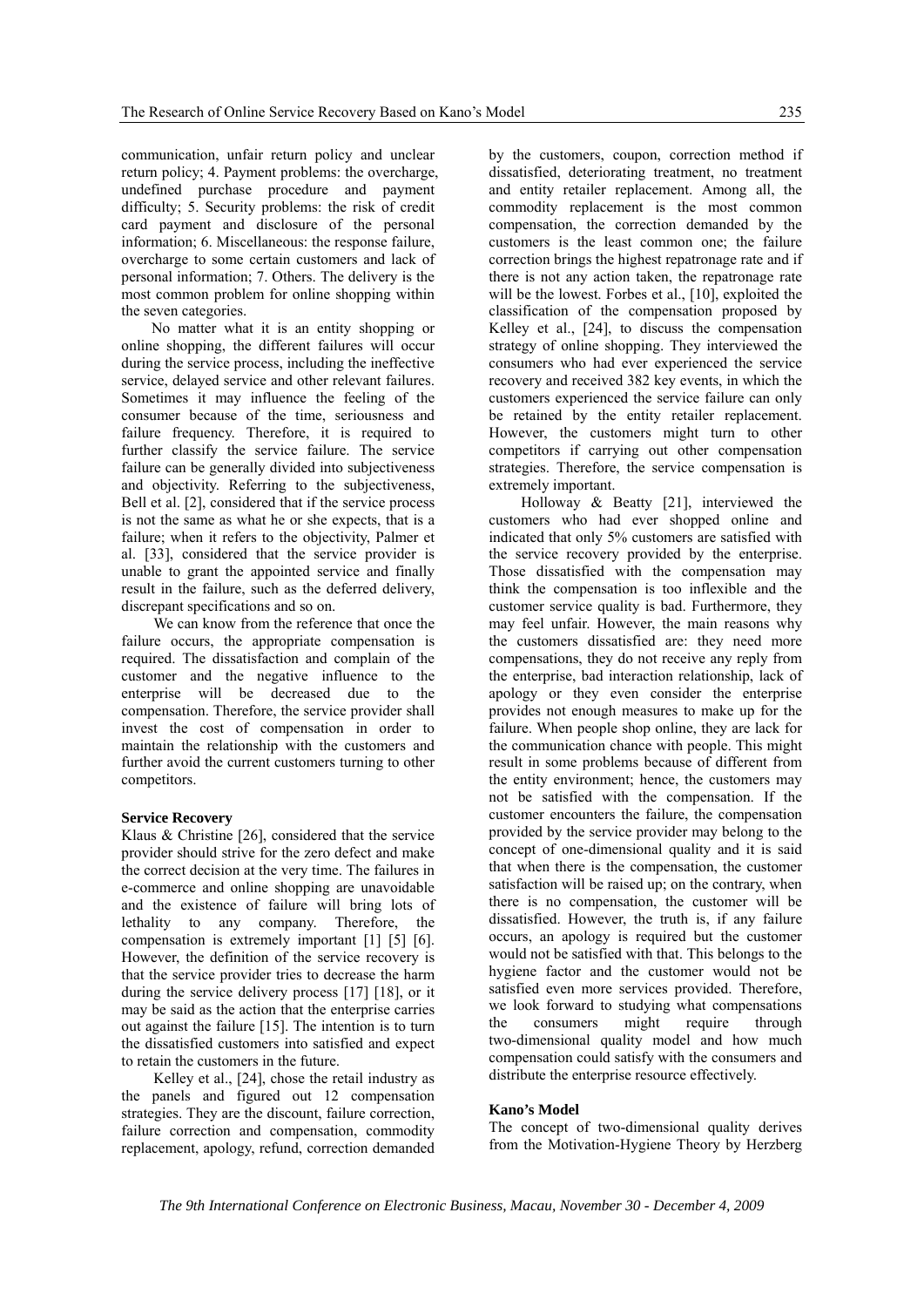[19], or it may be called as the Two-Factors Theory. Herzberg calls these factors, which can remove the dissatisfaction of the hygiene factors, if equipping with this element. Even though it would be accepted by the customers, it is still unable to enhance the satisfaction. However, if not equipping with this element, the customers will feel dissatisfied. The motivation factors mean if equipping with this element, it enables you to win the fancy of the customers. If not, the customers will still accept but feel satisfied.

Noriaki Kano [22] [35], (in Figure 1) develops the two-dimensional quality model against the Motivation-Hygiene Theory by Herzberg. The quality attribute is divided into six categories: 1. Attractive Quality Element: If equipping with this element, it enables you to win the fancy of the customers. If not, the customers will still accept and feel satisfied. 2. One-Dimensional Quality Element: If equipping with this element, you will receive the satisfaction of the customers. Moreover, the more the element is, the more the satisfied customers will be; on the other hand, if not equipping this element, it may cause the dissatisfaction of the customers. 3. Must-Be Quality Element: If equipping with this element, it enables you to win the acceptance of the customers but not any satisfaction will be raised up; however if not equipping with this element, the customers will feel dissatisfied. 4. No Interest-Indifferent Quality Element: No matter what this element exists or not, it will not influence the satisfaction or dissatisfaction of the customers. 5. Reverse Quality Element: If equipping with this element, the dissatisfaction of the customers may be raised up; however, if not, the customers may feel satisfied instead. 6. Questionable Result: It means the question may take place at the time of the inquiry or data gathering. However, the must-be quality belongs to the hygiene factor and the attractive quality belongs to the motivation factor. One-Dimensional Quality: If the commodity is defective, the return service is required. This action belongs to the hygiene factor and the consumers will not feel satisfied just because of any further service. This is because the return service is necessary and if there is no such service; the customers will therefore feel dissatisfied. Two-Dimensional Quality: If the commodity is perfect and the seller also includes along with an elegant gift or a discount coupon for the next consumption; however, if no such gift or coupon is given properly because the commodity is perfect. This action belongs to the motivation factor. Kano tries to investigate the demand to the depths of the customer's heart from the point of view of psychology and further analyze under the consideration of cost to enable the enterprise to

enhance the customer satisfaction and distribute the efficiency effectively.



#### Figure 1: Kano's Model

The two-dimensional quality model exploits the questionnaire to understand the cognition and feeling of the customers towards each failure recovery item under the two situations of existence or non-existence. Furthermore, determine the category of each property against the evaluation table proposed by Kano. The different characteristics of two-dimensional quality will be received against each property. Afterwards, we can sort out the cumulative frequency numbers and the major one will be the final property category of two-dimensional quality. However, if the cumulative frequency numbers are the same, the final criterion is M>O>A>I [7]. The questionnaire proposed by Kano generally includes the quality properties items, such as the service quality inquiry or the customer satisfaction inquiry; moreover, the positive and negative items will also be included. The response options include like, must-be, neutral, live with and dislike. It is hard to analyze the potential requirement of the customer by a traditional questionnaire. Therefore, to investigate the feeling of the customer against each compensation property under the situations of satisfaction and dissatisfaction will help the enterprise to realize the feeling of the customer towards different compensations and know how to distribute the compensation resources in order to make up for the dissatisfaction caused by the service failure effectively.

## **The Research Method**

#### **Object of Research**

The main studying object is the online retailing industry, such as Ruten, Yahoo, Books, PChome and the like, which are all our studying objects. The paper questionnaires to the consumers in middle Taiwan, who have ever made use of the online retailing.

#### **Questionnaire Design**

*The 9th International Conference on Electronic Business, Macau, November 30 - December 4, 2009*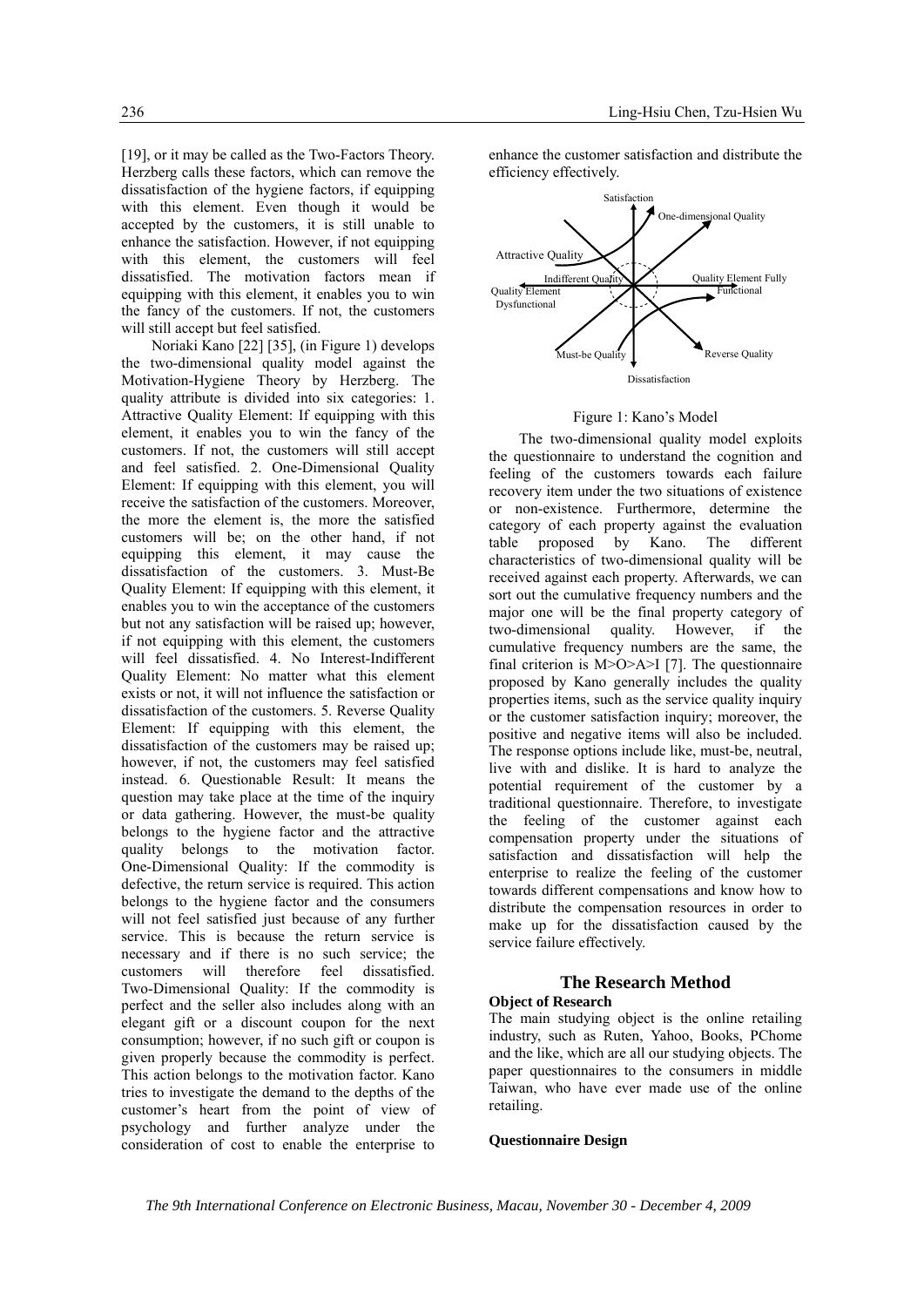The research purpose is to investigate the key of strengthening the quality for the service recovery. We design the questionnaire against the two-dimensional quality model of Kano and analyze the return data to grasp the opinions of the customers towards the compensation elements and then further sort out the elements into six categories: attractive quality element, one-dimensional quality element, must-be quality element, no interest-indifferent quality element, reverse quality element and questionable result. Afterwards, analyze the compensation elements and dimensions against the different properties in order to make an appropriate decision, distribute the compensation resources and make up for the dissatisfaction caused by the failure effectively. In addition, we can figure out the questionnaire of online service recovery elements, including correction, correction plus, discount, replacement, store credit, apology, refund, unsatisfactory correction, failure escalation and nothing, counting up to ten dimensions and twenty-one questionnaire items against the online retailing failure and recovery strategy proposed by Forbes et al. [10], and category framework proposed by Kelley et al. [24], in order to further design the Kano's online service recovery questionnaire.

The particular part of Kano's model is to design the questionnaire, which is usually designed not only positively but negatively to meet the two-dimensional concept. The most important purpose of this design is to find out the response of the respondent when some certain quality element exists or not. Here we further sort out the five grades, including like, must-be, neutral, live with and dislike to indicate the satisfaction of the customer. The intention is to enable the respondents upon filling in the questionnaire more easily and allow us to analyze the staus of the satisfaction. Please refer to the table 1.

Table 1: A pair of Customer Requirement Questions in a Kano Questionnaire

| Only wrong delivery   | 1. I like it that way.     |
|-----------------------|----------------------------|
| commodity correction  | 2. It must be that way.    |
| but without any other | 3 I am neutral             |
| compensation, how     | 4. I can live with it that |
| do you think?         | way.                       |
|                       | 5. I dislike it that way.  |
| Exclude any wrong     | 1. I like it that way.     |
| delivery commodity    | 2. It must be that way.    |
| correction and any    | 3 I am neutral             |
| other compensation,   | 4. I can live with it that |
| how do you think?     | way.                       |
|                       | 5. I dislike it that way.  |

Afterwards, categorize the positive and

negative quality elements replied by the respondents against the Kano's method. Please refer to the table 2:

Table 2: Kano's Evaluation Table

| Customer<br>Requirements         |                   | Dysfunctional |                   |               |              |          |  |
|----------------------------------|-------------------|---------------|-------------------|---------------|--------------|----------|--|
|                                  |                   | like          | 2.<br>must-<br>be | 3.<br>neutral | live<br>with | dislike  |  |
|                                  | 1.like            | Q             | А                 | A             | A            | $\Omega$ |  |
| Functional <sup>3</sup> .neutral | $2$ . must-<br>be | R             |                   |               |              | M        |  |
|                                  |                   | R             |                   |               |              | M        |  |
|                                  | 4.live<br>with    | R             |                   |               |              | M        |  |
|                                  | 5.dislike         | R             | R                 | R             | R            |          |  |

*Notes*: A: Attractive; O: One-dimensional; M: Must-be; I: Indifferent; R: Reverse; Q: Questionable

For example, the dimension of failure correction can further be divided into wrong delivery commodity correction, the commodity maintenance acceleration and the failure explanation. The respondents may tick the options against the questions of "only wrong delivery commodity correction but without any other compensation" and "exclude any wrong delivery commodity correction and any other compensation" and then compare with the Kano's Evaluation Table. The research mainly exploits the Kano's model to investigate the feeling of the customers to each compensation property in order to ensure the service quality of the online retailing industry.

Table 3: Example of Kano's Evaluation Table

| Only wrong delivery | $\blacksquare$ I like it that way.    |
|---------------------|---------------------------------------|
| commodity           | $\Box$ It must be that way.           |
| correction but      | $\Box$ I am neutral.                  |
| without any other   | $\Box$ I can live with it that        |
| compensation, how   | way.                                  |
| do you think?       | $\Box$ I dislike it that way.         |
| Exclude any wrong   | $\Box$ I like it that way.            |
| delivery commodity  | $\Box$ It must be that way.           |
| correction and any  | $\Box$ I am neutral.                  |
| other compensation, | $\Box$ I can live with it that        |
| how do you think?   | way.                                  |
|                     | $\blacksquare$ I dislike it that way. |



*The 9th International Conference on Electronic Business, Macau, November 30 - December 4, 2009*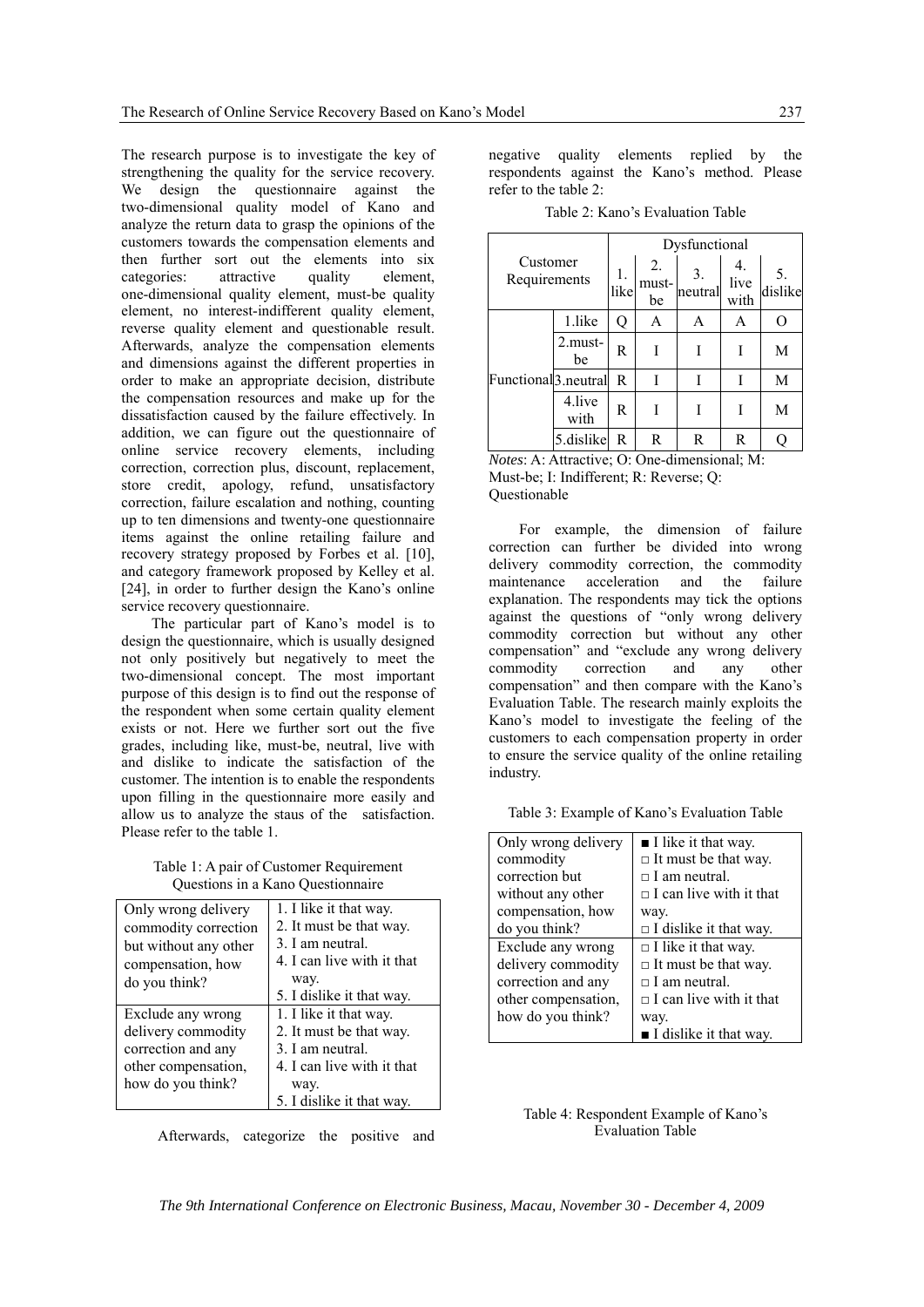| Customer<br>Requirements         |                   | Dysfunctional |                   |               |                    |         |  |
|----------------------------------|-------------------|---------------|-------------------|---------------|--------------------|---------|--|
|                                  |                   | 1.<br>like    | 2.<br>must-<br>be | 3.<br>neutral | 4.<br>live<br>with | dislike |  |
|                                  | 1.like            | Q             | А                 | А             | А                  | O       |  |
| Functional <sup>3</sup> .neutral | $2$ . must-<br>be | R             |                   |               |                    | M       |  |
|                                  |                   | R             |                   | I             |                    | M       |  |
|                                  | 4.live<br>with    | R             |                   |               |                    | M       |  |
|                                  | 5.dislike         | R             | R                 | R             | R                  |         |  |

Change O value into 1

### **The research Result and Conclusion Sampling Data Analysis**

Total 167 questionnaires are retrieved in this research and the duration is two weeks (2009/03/09~2009/03/23). After omitting the invalid questionnaires by the labor screening, there are total 162 valid questionnaires remained. The basic background information of the respondent is as follows: the proportion of male to female is 51.8% and 48.2% separately; the major age range is 20-30 years old (56.7%) and then above 30 years old (39.5%); as to the occupation, students are the major part (42.6%) and then the military servants, government employees and teachers (27.8%); when it comes to the level of education, the graduate school  $(47.5\%)$  and then the college  $(42.5\%)$ ; as to the monthly income, the major part is under twenty thousand (48%) and then twenty to forty thousand (31%). The proportion with highly acceptance of the online shopping is 37.6%. This sampling structure conforms to the research that is to investigate the domestic B2C behaviors and the development trend proposed by III (Institute for Information Industry), 2007, in which the proportion of male to female is 50.2% and 49.8% separately. The major age range is 20-29 years old and the students and the officers are the major occupations (82%). The major level of education is college (77%) and the average monthly income is NT\$20,000.

#### **Two-Dimensional Quality Element Analysis**

Figure out the table 5 for the results of the online retailing industry equipping or not equipping with the service recovery quality element against Kano's model. The service recovery quality element can be divided into six categories: Attractive Quality Element (A), One-Dimensional Quality Element (O), Must-Be Quality Element (M), No Interest-Indifferent Quality Element (I), Reverse Quality Element (R), and Questionable Result (Q).

Table 5: Kano Category for Online Service

Recovery Quality Elements

| <b>Quality Element</b>                                                                          | M  | О  | А  | I  | R                | Q  | Categ<br>ory |
|-------------------------------------------------------------------------------------------------|----|----|----|----|------------------|----|--------------|
| Wrong Delivery<br>Commodity<br>Correction                                                       | 78 | 28 | 8  | 34 | 1                | 13 | М            |
| Speed up the<br>Commodity<br>Maintenance                                                        | 60 | 18 | 26 | 43 | 3                | 12 | М            |
| Failure<br>Explanation                                                                          | 43 | 16 | 1  | 55 | 7                | 40 | I            |
| Upgrade the<br>Product for Free                                                                 | 19 | 44 | 43 | 51 | $\boldsymbol{0}$ | 5  | I            |
| Gift for Free                                                                                   | 21 | 37 | 42 | 53 | 2                | 7  | I            |
| Wrong or<br>Defective<br>Commodity for<br>Free                                                  | 16 | 23 | 26 | 79 | 9                | 9  | Ι            |
| Purchase the<br>Commodity with<br>Lower Price                                                   | 26 | 34 | 30 | 53 | 4                | 15 | I            |
| Purchase the<br>Commodity with<br>Free Freight<br>Charge                                        | 30 | 40 | 26 | 55 | 3                | 8  | I            |
| Select the<br>Commodity with<br>the Same Price as<br>the Substitute                             | 42 | 12 | 13 | 50 | 19               | 26 | I            |
| Select the<br>Commodity with<br>Higher Price as the<br>Substitute                               | 16 | 42 | 32 | 53 | 4                | 15 | I            |
| Cash Discount for<br>the Next<br>Consumption                                                    | 20 | 27 | 24 | 64 | 9                | 18 | I            |
| Free Freight<br>Charge for the<br>Next Consumption                                              | 30 | 23 | 24 | 62 | 8                | 15 | I            |
| Oral Apology                                                                                    | 44 | 19 | 7  | 42 | 12               | 38 | М            |
| Refund to the<br>Buyer                                                                          | 45 | 53 | 16 | 30 | 6                | 12 | O            |
| <b>Buyer Take Charge</b><br>of the Freight<br>Charge of<br>Commodity                            | 5  | 5  | 1  | 25 | 74               | 52 | R            |
| Replacement<br>Too Much Time<br>Wasted Whilst the<br>Commodity<br>Replacement or<br>Maintenance | 6  | 4  | 4  | 33 | 76               | 39 | R            |
| Seller Blame for<br>the Failure on the<br>Customer                                              | 4  | 2  | 1  | 20 | 85               | 50 | R            |
| Mark the Negative<br>Evaluation on the<br>Buyer                                                 | 9  | 5  | 4  | 35 | 70               | 38 | R            |
| Face the Buyer<br>with the Worst<br>Attitude                                                    | 3  | 3  | 1  | 18 | 90               | 47 | R            |
| Time (Money,<br>Mind) Wasted                                                                    | 11 | 1  | 2  | 49 | 57               | 42 | R            |
| No Compensation<br>If the Failure Is<br>Caused by the<br>Buyer                                  | 19 | 2  | 2  | 64 | 42               | 33 | I            |
| Attractive; O: One-dimensional;<br>Notes:<br>A:                                                 |    |    |    |    |                  |    | M:           |
| I:<br>R:<br>Must-be;<br>Indifferent;<br>Q:<br>Reverse;<br>Ouestionable                          |    |    |    |    |                  |    |              |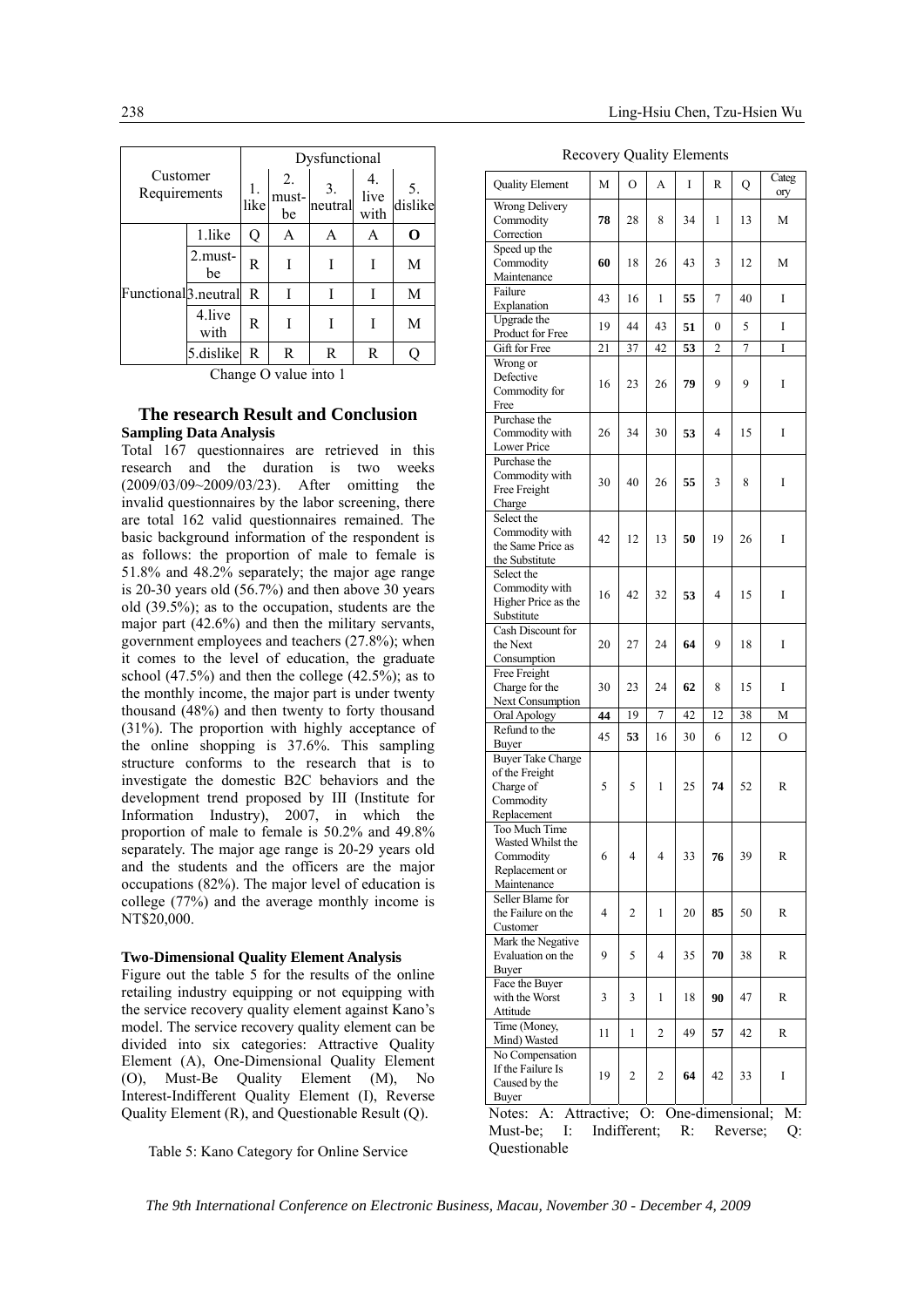According to the answers of the respondents, "Wrong Delivery Commodity Correction", "Speed up the Commodity Maintenance" and "Oral Apology" are the required quality elements (M). It represents that only the three items are included, the customers will be satisfied; however, the customer satisfaction will therefore be raised up by the three items. On the contrary, if the three items are not included, the customers will feel dissatisfied. "Refund to the Buyer" belongs to one-dimensional quality (O). Refund can satisfy with the customers or the customers will feel dissatisfied. "Upgrade the Product for Free", "Gift for Free", "Wrong or Defective Commodity for Free", "Purchase the Commodity with Lower Price", "Purchase the Commodity with Free Freight Charge", "Select the Commodity with the Same Price as the Substitute", "Select the Commodity with Higher Price as the Substitute", "Cash Discount for the Next Consumption", "Free Freight Charge for the Next Consumption" and "No Compensation If the Failure Is Caused by the Buyer" belong to the No Interest-Indifferent Quality Element (I) and the consumers do not care if the seller provides these recoveries or not after the service failure. Its proportion of male to female is 43.2% and 44.4% respectively, the majority of age range is 20-30 years old (51.8%), the majority of occupation is the students (38.2%), the major part of education is from graduate school (41.9%) and the major part of monthly income is under twenty thousand (41.3%).

Moreover, "Buyer Take Charge of the Freight Charge of Commodity Replacement", "Too Much Time Wasted Whilst the Commodity Replacement or Maintenance", "Seller Blame for the Failure on the Customer", "Mark the Negative Evaluation on the Buyer", "Face the Buyer with the Worst Attitude" and "Time (Money, Mind) Wasted" belong to the Reverse Quality Element(R). The six elements are reverse questions; therefore, the customers will be dissatisfied if equipping with these elements but feel dissatisfied if not equipping with them.

#### **Conclusion and Discussion**

Referring to the relevant researches of online service recovery in the past, we can find that some may find out the recoveries of online retailing industry and further sort out. Some scholars may investigate the relationship between the recovery strategy and customer satisfaction [16] [27] [30]. However, these researches all presume that the relationship between the recovery strategy and customer satisfaction is a linear relationship. That is the more the recovery is, the more the satisfied customers will be. However, the truth is not like this. In such case, this research combines the

recovery strategy of online retailing proposed by Forbes [10], and the Kano's model to investigate if the recovery provided by the enterprise can satisfy with the customers or not. This can be the reference of the service recovery for the online retailing industry in order to rise up the customer satisfaction and distribute the enterprise resource effectively.

This research investigates 167 consumers who have had online shopping experience in the past six month. The result shows that it is not each compensation method could satisfy with the customers; that mean the different compensation method will result in the different influence on the consumers. Among the twenty one compensation elements, one is part of the one-dimensional quality (Refund to the Buyer), three elements belong to the must-be quality (Oral Apology, Wrong Delivery Commodity Correction, Speed up the Commodity Maintenance), six elements belong to the Reverse Quality (Buyer Take Charge of the Freight Charge of Commodity Replacement and the like) and there are 11 elements included in the No Interest-indifferent Quality (Failure Explanation, Upgrade the Product for Free and the like). We can master the above result upon any service failure occurred the seller should face, admit and handle it with a responsible attitude. Therefore, the consumers consider that the oral apology and prompt recovery are required. That is the seller should deal with the failure like as abovementioned; however, the consumers might not feel satisfied just because the seller does not take any correction. Moreover, if the seller can refund the payment to the consumers, the consumers may feel satisfied because of this behavior. On the contrary, if the seller cannot face the failure properly and even worse to blame the buyer, refuse to replace, repair the commodity or ask the buyer to pay for the replacement postage, the consumers would feel unsatisfied because of the attitude of the seller.

The research result conforms to the outcome proposed by Kelley [24], and Forbes et al., [10]. The other findings of this research are that the "Correction", "Correction plus", "Discount", "Replacement", "Store credit", "Apology", "Refund", "Unsatisfactory correction", "Failure escalation" and "Nothing" are the most application method for the recovery for the e-commerce retail[10]. However, the compensation methods, such as the failure explanation, discount and so on after the service failure will not effect the satisfaction of the customer. We can know that if the seller only explains the reasons for the failure, it imply that the seller does not admit the failure; therefore, the consumers will ignore this and reject by any economic compensation method provided by the seller.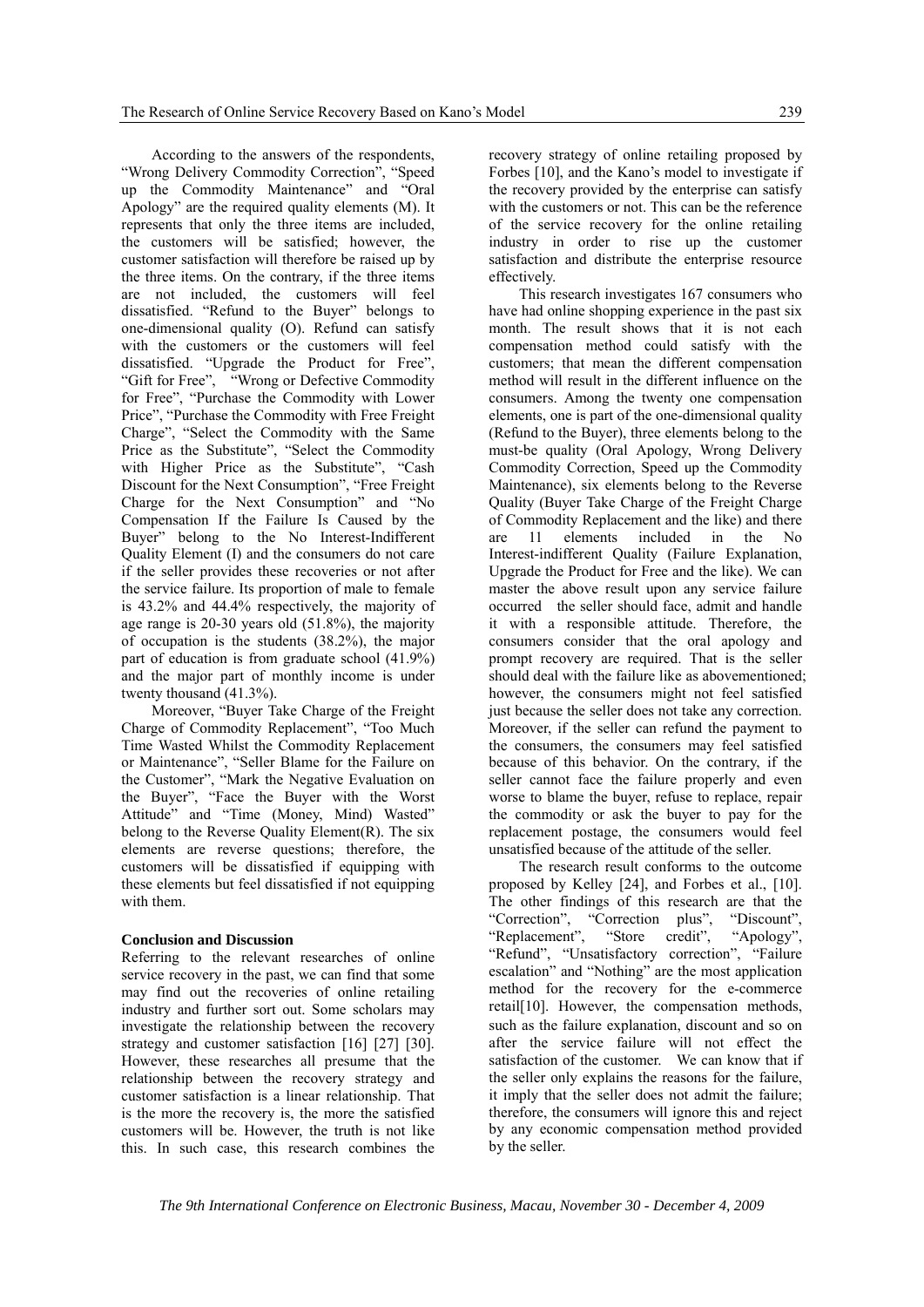We can find through this research that the compensation methods, which satisfy with the customers, are the compensations in reality and mind, such as apology, quick commodity maintenance and wrong commodity correction. The economical compensation does not play a lot of influences on the customer satisfaction. In such case, we can know that the consumers consider that once the failure occurs, the seller shall take action positively and express their sincerity in order to enhance the trust and faith of the customers. Moreover, the economical compensations are usually the recoveries after the failure and may result in dissatisfaction and lower reliability because it is hard to carry on at the very time. In addition, it may be because the consumer might spend a lot of times in searching for the commodity to make the decision, but he still cannot receive the commodity appropriately. The best solution to this is to refund the payment to the consumer and this may rise up the customer satisfaction; however, any discount replacement cannot really influence the customer satisfaction.

The consumers may feel dissatisfied because the gaps between the expectation and result. This difference can be analyzed against the Perceived Justice theory [4, 25, 26, 34], and further recovered, such as the buyer may feel dissatisfied because he has not received the commodity. According to the result, the buyer hopes that the enterprise can apologize orally, correct the wrong delivery commodity and speed up the commodity maintenance. The three compensation methods are required for the buyer (must be done but the buyer may not feel satisfied because of this); however, a refund may satisfy with the buyer. If the buyer only takes charge of the replacement payment instead of the refund, the buyer will feel dissatisfied. Once if the customer encounters the service failure whilst shopping online, the repurchase intention will be very low even any service recovery is carried out then. Some scholars investigate the consumers after the compensation strategy proposed by the enterprise or only focus on the negative emotions resulted from the compensation discussion but ignore if the negative emotions are due to the wrong compensation methods. Furthermore, people seldom exploit the Kano's model to discuss the online service recovery. The enterprise can satisfy with the customers against the compensation methods proposed by this research and raise up the repurchase intention through the equity theory.

#### **Follow-up Research and Suggestion**

This research proposes the following follow-up research and suggestion against the shortage of the time, questionnaire, reference review and experimental analysis and discussion:

(1)The compensation strategies can not all satisfy with the customers. It seems very important to find out the difference of the compensation through the two-dimensional model. We suggest not applying the compensation method of the entity shop on the online compensation because the consumption models of the both are really different. We can also put the emphasis on how to avoid any failure occurring.

(2)This research exploits positive and negative questionnaire to meet the Kano's model. Furthermore, we lay down the questions one positive by another negative in order to receive a better result and reliability.

(3)Within the limitation of the labor power and material resources, we only focus on the consumers of middle Taiwan who have ever experienced the online retailing. We can expand the sampling range in the future and further present against a tales' situation to enable the respondents to realize the real condition in order to receive a more realistic result.

(4)The time change will also alter the result from the Kano's model. The attractive quality elements may transfer into the one-dimensional quality elements, even may transfer into the must-be quality elements. Therefore, a regular investigation is required in order to master the condition of the psychological cognition of the customers.

#### **References**

- [1] Barwise, P., Elberse, A., & Hammond, K., "Marketing and the Internet: A research review," *Handbook of Marketing*, 2002, pp.3-7.
- [2] Bell, C. R., & Zemke, R. E., "Service Breakdown: The Road to Recovery," *Management Review*, 76(10), 1987, pp.32-35.
- [3] Bitner, M. J., Booms, B. H., & Tetreault, M. S., "The Service Encounter: Diagnosing Favorable and Unfavorable Incidents," *Journal of Marketing*, 54(1), 1990, pp.71-84, 1.
- [4] Blodgett, J. G., Hill, D. J., & Tax, S. S., "The effects of distributive justice, procedural justice, and interactional justice on post-complaint behavior," *Journal of Retailing*, 73(2), 1997, pp.185-210.
- [5] Boshoff, & Christo, "A Re-Assessment and Refinement of RECOVSAT: An Instrument to Measure Satisfaction with Transaction-Specific Service Recovery," *Managing Service Quality*, 15(5), 2005, pp. 410-425.
- [6] Colon, D. E., & Murray, N. M., "Customer perceptions of corporate responses to product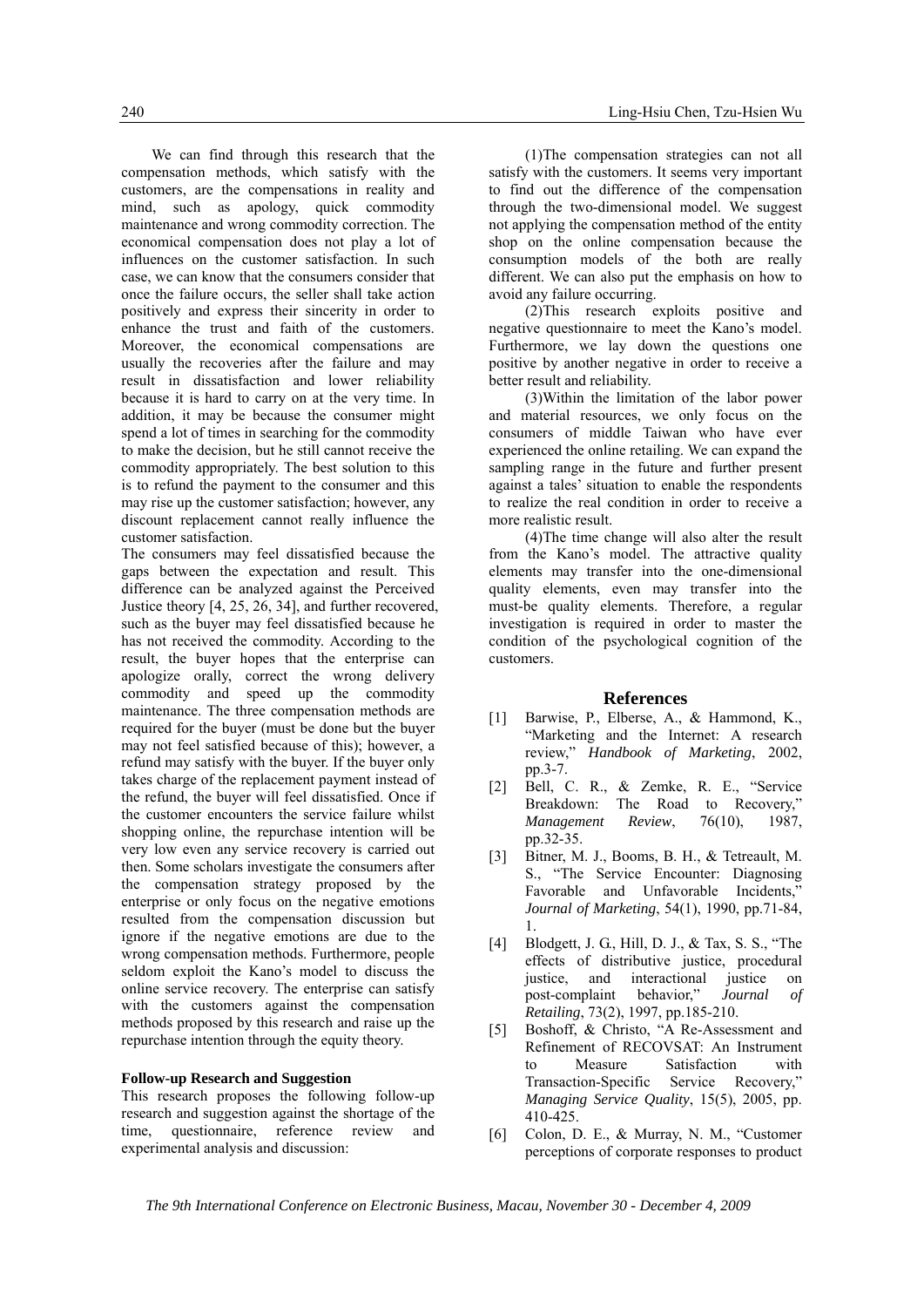complains: The role of expectations," *Academy of Management Journal*, 39(4), 1996, pp. 140-156.

- [7] CQM, "A Special Issues on Kano's Methods for Understanding Customer Defined Quality," *Center for Quality Management Journal*, 2, 1993, pp. 3-35.
- [8] Davidow, M., "The bottom line impact of organizational responses to customer complaints," *Journal of Hospitality & Tourism Research*, 24(4), 2000, pp. 473-490.
- [9] Fisk, R. P., Brown, S. W., & Bitner, M. J., "Tracking the evolution of the service marketing literature," *Journal of Retailing*, 69(1), 1993, pp. 61-103.
- [10] Forbes, L. P., Kelley, S. W., & Hoffman, K. D., "Typologies of e-commerce retail failures and recovery strategies," *Journal of Services Marketing*, Vol. 19 No. 5 pp. 280-292, 2005.
- [11] Fornell, C., & Wenerfelt, B., "Defensive Marketing Strategy by Customer Complaint Management: A Theoretical Analysis," *Journal of Marketing Research*, 24, 1987, pp. 337-346,.
- [12] Gilly, M. C., & Gelb, B. D., "Post-Purchase Consumer Processes and the Complaining Consumer," *Journal of Consumer Research*, 9(3), 1982, pp. 323-328.
- [13] Grewal, Dhruv, & Levy, M., "Retailing Research: Past, Present, and Future," *Journal of Retailing*, 83(4), 2007, pp. 47-64.
- [14] Grewal, D., Roggeveen, A. L., & Tsiros, M., "The Effect of Compensation on Repurchase," *Journal of Retailing*, 84, 2008, pp. 424-434.
- [15] Gronroos, C., "Service quality: The six criteria of good perceived service quality," *Review of Business*, 9(3), 1998, pp. 10-13.
- [16] Gustafsson, A., "Customer satisfaction with service recovery," *Journal of Business Research*, 2008.
- [17] Harris, K. E., Grewal, D., Mohr, L. A., & Bernhardt, K. L., "Consumer responses to service recovery strategies: The moderating role of online versus offline environment," *Journal of Business Research*, 59(4), 2006, pp. 425-431.
- [18] Hart, C. W. L., Heskett, J. L., & Sasser, W. E., "The profitable art of service recovery," *Harvard Business Review*, 68(4), 1990, pp. 148-156.
- [19] Herzberg, F., Mausner, B., & Snyderman, B. B., The motivation to work (2nd ed.). New York: John Wiley & Sons, 1959.
- [20] Hoffman, K. D., Kelley, S. W., & Rotalsky, H. M., "Tracking Service Failures and Employee Recovery Efforts," *Journal of Services Marketing*, 9(2), 1995, pp. 49-61.
- [21] Holloway, B. B., & Beatty, S. E., "Service" failure in online retailing: A recovery opportunity," *Journal of Service Research*, 6(1), 2003, pp. 92-105.
- [22] Kano, N., Seraku, N., Takahashi, F., & Tsuji, S., "Attractive Quality and Must-be Quality," *Journal of the Quality Control*, 1984, pp. 39 -48.
- [23] Kelley, S. W., & Davis, M. A., "Antecedents to Customer Expectations for Service Recovery," *Journal of the Academy of Marketing Science*, 22(1), 1994, pp. 52-61.
- [24] Kelley, S. W., Hoffman, K. D., & Davis, M. A., "A typology of retail failures and recoveries," *Journal of Retailing*, 69(4), 1993, pp. 429-452.
- [25] Klaus Schoefer and Christine Emmew "The Impact of Perceived Justice on Consumers' Emotional Responses to Service Complaint Experiences," *Journal of Services Marketing*, 19(5), 2005, pp. 261-270.
- [26] Levesque, T. J., & McDougall, G. H., "Service problems and recovery strategies: an experiment," *Canadian Journal of Administrative Sciences*, 17(1), 2000, pp. 20-37.
- [27] Massad, N., Heckman, R., & Crowston, K., "Customer satisfaction with electronic service encounters," *International Journal of Electronic Commerce*, 10(4), 2006, pp. 73-104.
- [28] Maxham III, J. G., "Service recovery's influence on consumer satisfaction, positive word-of-mouth, and purchase intentions," *Journal of Business Research*, 54(1), 2001, pp. 11-24.
- [29] McCollough, M. A., & S. G. Bharadwaj, "The recovery paradox: An examination of consumer satisfaction in relation to disconfirmation, service quality, and attribution-based theories." In C. T. Allen et al., Marketing Theory and Application Chicago: American Marketing Association, 65(4), 1992, pp. 102-107.
- [30] Meuter, M. L., Ostrom, A. L., Roundtree, R. I., & Bietner, M. J., "Self-service technologies: Understanding customer satisfaction with technology-based service encounters," *Journal of Marketing*, 64(3), 2000, pp. 50-64.
- [31] Miller, J. L., Craighead, C. W., & Karwan, K. R., "Service recovery: A framework and empirical investigation," *Journal of Operations Management*, 18(4), 2000, pp. 387-400.
- [32] Oliver, R. L., "A Cognitive Model of the Antecedents and Consequences of Satisfaction Decisions," *Journal of*

*The 9th International Conference on Electronic Business, Macau, November 30 - December 4, 2009*